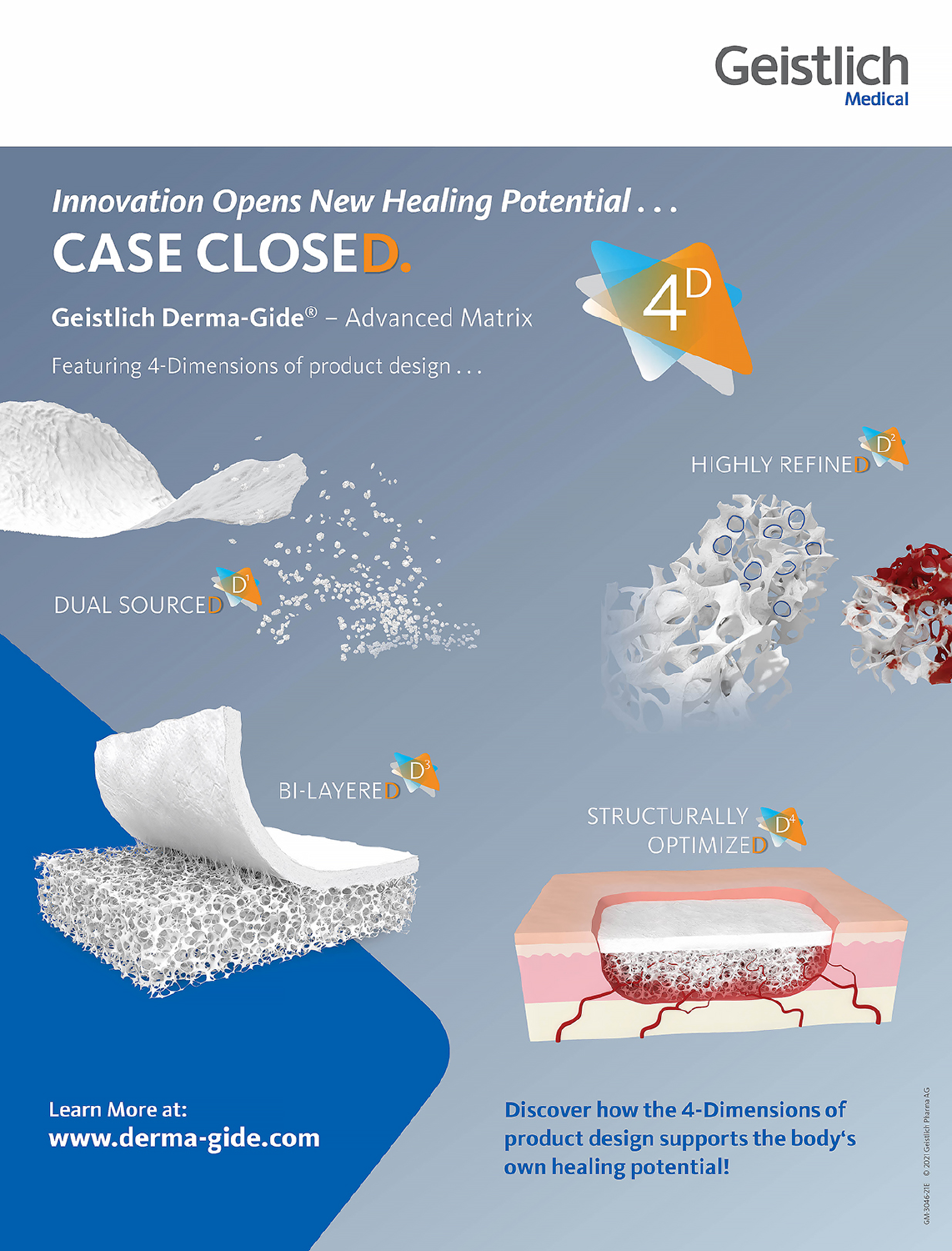#### ORIGINAL ARTICLE

## Dressings as an adjunct to pressure ulcer prevention: consensus panel recommendations

Joyce Black<sup>1</sup>, Michael Clark<sup>2</sup>, Carol Dealey<sup>3</sup>, Christopher T Brindle <sup>4</sup>, Paulo Alves<sup>5</sup>, Nick Santamaria<sup>6</sup> & Evan Call<sup>7</sup>

1 Adult Health and Illness Department, College of Nursing, University of Nebraska Medical Center, Omaha, NE, USA

2 Birmingham City University, Birmingham, UK

3 Birmingham NHSFT, University of Birmingham and University Hospital, Birmingham, UK

4 Wound Care Team, Virginia Commonwealth University (VCU) Medical Center, Richmond, VA, USA

5 Institute of Health Sciences, Catholic University of Portugal, Porto, Portugal

6 Translational Research, University of Melbourne & Royal Melbourne Hospital AU, Melbourne, Australia

7 Department of Microbiology, Weber State University, Salt Lake City, UT, USA

#### **Key words**

Pressure ulcer prevention; Preventive dressings; ICU pressure ulcers

#### **Correspondence to**

J Black Associate Professor of Nursing University of Nebraska Medical Center Omaha NE, USA E-mail: jblack@unmc.edu

doi: 10.1111/iwj.12197

Black J, Clark M, Dealey C, Brindle CT, Alves P, Santamaria N, Call E. Dressings as an adjunct to pressure ulcer prevention: consensus panel recommendations. Int Wound J 2015; 12:484–488

#### **Abstract**

The formulation of recommendations on the use of wound dressings in pressure ulcer prevention was undertaken by a group of experts in pressure ulcer prevention and treatment from Australia, Portugal, UK and USA. After review of literature, they concluded that there is adequate evidence to recommend the use of five-layer silicone bordered dressings (Mepilex Border Sacrum® and 3 layer Mepilex Heel® dressings by Mölnlycke Health Care, Gothenburg, Sweden) for pressure ulcer prevention in the sacrum, buttocks and heels in high-risk patients, those in Emergency Department (ED), intensive care unit (ICU) and operating room (OR). Literature on which this recommendation is based includes one prospective randomised control trial, three cohort studies and two case series. Recommendations for dressing use in patients at high risk for pressure injury and shear injury were also provided.

Pressure ulcer prevention has been aided by clinical practice guidelines since 1994 (7). However, in the last 20 years little progress has been made or sustained in preventing pressure ulcers in the high-risk patient in critical care units or the operating room (OR). The National Pressure Ulcer Advisory Panel (NPUAP) 2012 monograph examined the trend in pressure ulcers over the previous decade (8). Their work reported that the incidence of pressure ulcers in critical care ranges between 3·3% and 53·4% and prevalence rates for critically ill patients ranged between 25·1% and 45·5% (9). In the ORs, the incidence of pressure ulcers ranged from 5% to 53·4% (10). In the most recent guideline in 2009, the use of dressings for prevention of pressure ulcers was not addressed, apart from a recommendation for foam dressings to reduce shear, with a strength of evidence summary at 'level B' (11).

Pressure ulcer prevention is expensive, ranging from  $0.6\%$ of all health care expenditure in Hungary  $(12)$  to  $1\%$  in the Netherlands (13) and as high as  $4\%$  (£1.4–£2.1 billion annually) in the UK (14). The costs of pressure ulcers are reported to be much higher in the USA with recent

#### **Key Messages**

- dressings as an adjunct to pressure ulcer prevention
- five-layer soft silicone bordered dressings have been shown to reduce the incidence of pressure ulcers when combined with usual pressure ulcer prevention practices
- pressure ulcer prevention in critically ill patients should include a five-layer soft silicone bordered dressing on the sacrum to reduce pressure, shear and microclimate
- pressure ulcer prevention should begin in the Emergency Department for patients likely to be admitted for surgery or to critical care units

estimates of \$6–\$15 billion annually for all types of chronic wounds (including pressure ulcers) (15); however, in Japan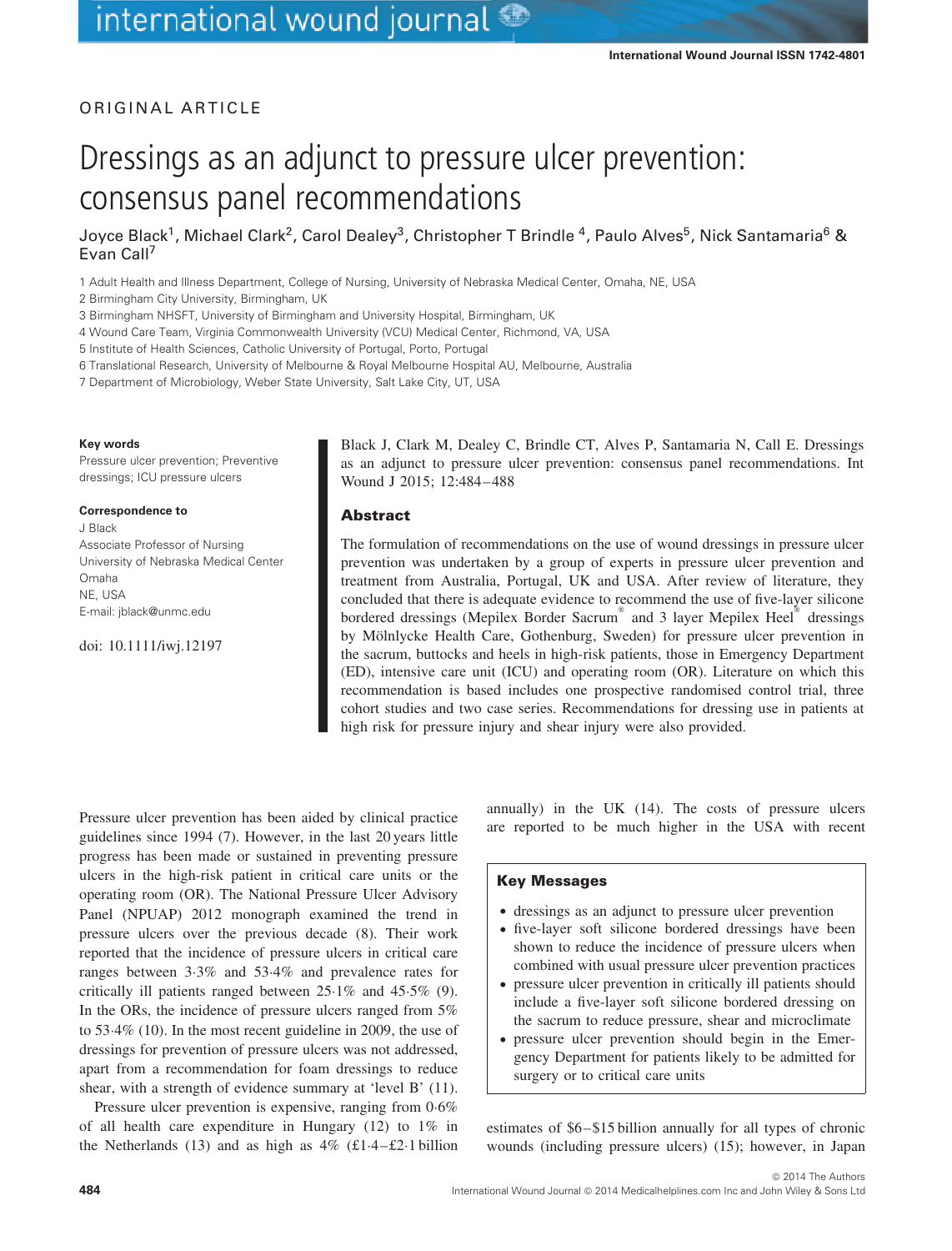the reported costs of pressure ulcer treatment are much lower (£18·4 million annually) (16). Costs for prevention and treatment of pressure ulcers that occur in acute care facilities in the USA are not reimbursed; pressure ulcers have been deemed as 'medical errors' and when they occur no funds are reimbursed even if the ulcer was unavoidable.

The formulation of recommendations upon the use of wound dressings in pressure ulcer prevention was undertaken by a group of experts in the field from Australia, Portugal, the UK and the USA. The expert panel recognises that it does not represent the NPUAP, European Pressure Ulcer Advisory Panel (EPUAP) or the Pan Pacific Pressure Injury Alliance. The consensus group met on six occasions over 2011 and 2012 augmented by regular teleconference calls. Their preliminary work was presented at several international meetings of wound care providers for input.

The foundations for the consensus-based recommendations was a formal search for, and review of, published literature related to dressing use in pressure ulcer prevention. In May 2011, a literature search was conducted within the following electronic databases (PUBMED, MEDLINE, CINHAL, AMED and EMBASE) along with hand-searching of conference proceedings [European Wound Management Association (EWMA) and EPUAP] to identify literature published in languages familiar to the consensus group (English or Spanish) from 1998 to 2011 that was related to wound dressings used in pressure ulcer prevention. Within the search strategy the detailed search developed by the NPUAP–EPUAP to identify publications upon pressure ulcer prevention, and the separate NPUAP–EPUAP search strategy used in their pressure ulcer treatment guideline to identify wound dressings were combined to search for pressure ulcer prevention and the various types of wound dressing available to clinicians. This search had not been performed within the 2009  $NPUAP$  EPUAP guidelines<sup>1</sup> and represents a new contribution to the evidence base that underpins pressure ulcer prevention. The initial literature search identified 595 possibly relevant publications; these were reviewed by a single investigator and excluded if (a) there was no abstract available or (b) were review articles or (c) the abstract identified that the study was either unrelated to the use of wound dressings (e.g. considered the use of under-pads and padding in prevention) or described the use of wound dressings in wound treatment.

This initial assessment reduced the number of potential studies from 595 to 35 potential publications. The full and reduced publication lists were made available to the consensus group to ensure potential papers had not been excluded incorrectly. Evidence tables were developed based upon the structure of the evidence tables developed during the 2009 NPUAP–EPUAP guideline development process. All evidence tables were reviewed by the consensus group with the agreement that ten potential studies should be excluded (not about pressure ulcer prevention or involved skin creams and gels rather than dressings). This review left the consensus group with 25 eligible studies. The review was updated in September 2012 with further 403 publications identified that had been published since the initial literature search. Following the same process used in the first search, the 403 publications were reduced to 15 potential studies for inclusion with the consensus group excluding 12 of these with the final 3 eligible for inclusion in the review. This gave a total of 28 included publications which formed the basis for the review and consensus recommendations.

Twelve studies considered the clinical outcomes of wound dressing use on pressure ulcer prevention, 11 reported measurements of pressure, shear or friction where wound dressings were applied to the skin, the final five publications all in the Spanish language appeared to be duplicate publications or where an English language version also existed. In addition, one of the members of the consensus panel was conducting a randomised control trial (RCT) for a dressing during this time. The consensus panel members were able to read the final manuscript and the findings of that study are also included in the literature review for this article.

Statements were written in the style of existing guidelines along with the level of evidence (A, B and C), defined as:

- Level A: Derived from high quality RCT.
- Level B: Derived from other evidence such as welldesigned, non-randomised clinical trial, clinical cohort studies and case-control studies with non-biased selection of study participants and consistent findings.
- Level C: Derived from expert opinion and may include data from other sources.
- 1. Consider the use of a five-layer soft silicone bordered foam dressing to enhance, but not replace, pressure ulcer prevention strategies for the sacrum, buttock and heel  $(SOE = A)$ .

*Evidence*: Literature used to inform this recommendation includes one prospective randomised controlled trial (1), three cohort studies (2,4) and two case series (5,6).

*Research from ICU* : A prospective open-label randomised control trial using a five-layer soft silicone bordered dressing on the sacrum and a three-layer non-bordered dressing on the heel (Mepilex Border Sacrum<sup>®</sup> and Mepilex Heel<sup>®</sup> by Mölnlycke Health Care, Gothenburg, Sweden) in 440 patients with traumatic injury or critical illness reported that there were significantly fewer patients with pressure ulcers in the dressing group (7 versus 27,  $P = 0.002$ ) (1). There were significantly fewer sacral pressure ulcers compared with a control group (5 versus 20,  $P = 0.001$ ) and fewer heel ulcers (5 versus 19,  $P = 0.002$ ). This well-designed and adequately powered study examined 440 trauma and critically ill patients. The dressing was applied in the Emergency Department and maintained throughout the stay in intensive care unit (ICU). The control group received usual and customary care. The reduction in pressure ulcers represented a 10% difference in incidence between the groups (3·1% versus 13·1%) and a number needed to treat of ten patients to prevent one pressure ulcer. The time to injury survival analysis indicated that intervention group patients had a hazard ratio of  $0.19 (P = 0.002)$  compared with control group patients.

Three clinical trials also studied the effect of preventive dressings in ICU patients. Brindle and Wegelin (2) followed up 93 surgical trauma ICU patients considered to be at risk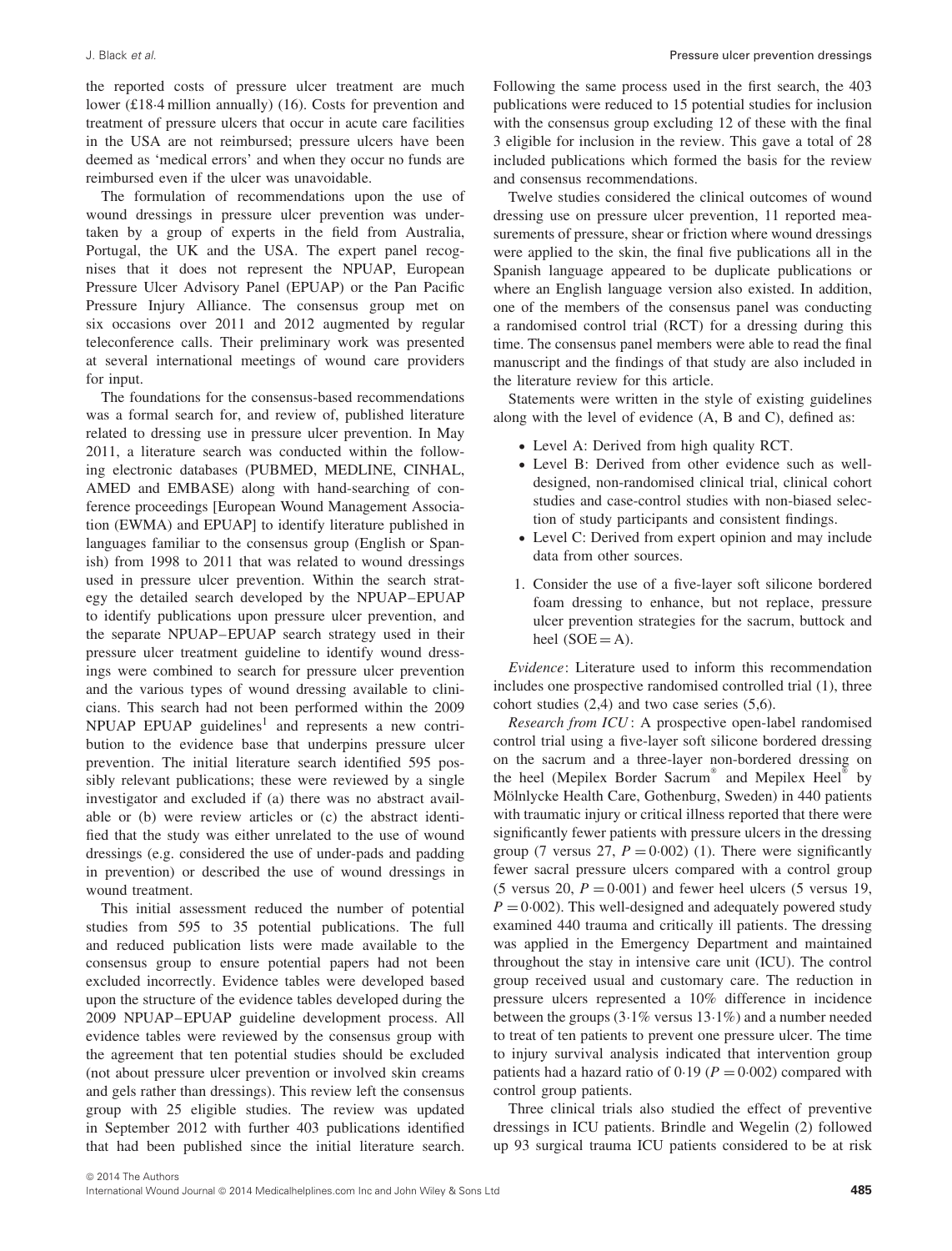of pressure ulcers and treated preventively with a five-layer soft silicone bordered dressing on the sacrum. Of the 41 patients provided with the wound dressing, none developed sacral pressure damage whereas 3 of 52 patients considered to be less vulnerable to pressure ulcer development experienced sacral pressure ulcers.

Chaiken conducted a clinical trial in 293 patients primarily admitted to the ICU with brain, cardiac, infectious or respiratory problems (4). Baseline pressure ulcer rates were 13·6% in the ICU prior to the application of a five-layer soft silicone bordered dressing. In the first month after the study, the pressure ulcer rate fell to  $1.8\%$  ( $N = 5$ ).

Walsh *et al.* used a five-layer soft silicone bordered dressing in 62 patients on their admission to the ICU. Three of the 62 patients developed a sacral pressure ulcer, noted on days 3, 12 and 24 after dressing placement. Two of these ulcers were diagnosed as deep tissue injury and one as a stage II. Continued use of the dressing along with implementation of the pressure ulcer guidelines decreased the hospital-acquired rates from 12·5% to 7% in 1 year (6).

*Research from OR and ICU* : Brindle and Wegelin conducted a trial in 85 patients admitted for surgery with planned admission to the ICU. Five-layer soft silicone bordered dressings were applied to all patients prior to surgery and then removed from the control group upon admission to ICU. No OR-acquired pressure ulcers developed in either group. Four subjects in the control group  $(N = 35)$  developed deep tissue injury and category (stage) II pressure ulcers 6 days after the operation. One deep tissue injury developed in the treatment group; however, this ulcer did not evolve. The differences were not statistically significant (5).

Cherry *et al.* (pers. commun.) examined the change in pressure ulcer rates after implementing a combined effort with the ORs and the cardiovascular ICU. The OR staff placed gel overlays on the OR tables for high-risk patients and ensured that no prep solution pooled against the skin. The ICU staff applied a five-layer silicone foam bordered dressing (Mepilex® ) for the patients upon arrival to ICU and inspected the skin beneath the dressing at every shift. In the first quarter after the changes, pressure ulcer rate was 0% compared with a pre-intervention rate of 8–14%. In the second quarter after the changes, the pressure ulcer rate was 1%.

While the findings from the RCT (1) provide preliminary evidence and the other studies supplement the findings on the effectiveness of a five-layer soft silicone bordered dressing to prevent pressure ulcers, the expert panel fully supports continuing standard pressure ulcer prevention practices and considering dressings as an adjunct to practices. Pressure ulcer prevention strategies include turning and repositioning to reduce the duration of pressure, using therapeutic support surfaces to reduce the magnitude of pressure, keeping the head of the bed at or below  $30^\circ$  elevation to reduce the risk of shear. keeping the skin clean and dry to control microclimate and providing nutrition and hydration to maintain tissue tolerance for pressure. No clinical studies could be located that compared the pressure ulcer outcomes between dressing types.

2. Before selecting a dressing, consider the current status of the skin and the ease of dressing removal in order to prevent mechanical stripping  $(SOE = B)$ .

*Evidence*: Skin injury can result from repeated removal of strongly adhesive dressings (17,18). If skin is torn, easily bruised or fragile use a dressing such as soft silicone which is recognised to prevent skin damage (18). For patients with fragile skin, use of a retention bandage to hold the dressing securely in place is recommended.

3. Apply the dressing to dry intact skin. Do not use emollients or other barriers because they will prevent adhesion of the dressing to the skin  $(SOE = C)$ .

*Evidence*: Several products are used on the skin to reduce the risk of incontinence-associated dermatitis. These products can reduce the adhesive properties of a dressing applied to the same skin and therefore the skin should be dry before application of a dressing. Dressings for prevention of pressure ulcers should not be used as containment products for incontinence.

4. Choose a dressing(s) that exceeds the area of tissue at risk on the sacrum, buttocks or heel to be protected from pressure and shear  $(SOE = C)$ .

*Evidence*: When shear forces are applied to the skin, for example, when the head of the bed is elevated, the patient's skin, underlying tissue and the blood vessels are pulled and distorted in a wide area. Therefore, when using a dressing to 'absorb' the shear forces, it must be larger than the body area at risk for shear. If the dressing is smaller, the shear force is transmitted onto the skin and underlying soft tissues. The effect of shear can be seen in dressings; when the dressing is found to be wrinkled, the change in appearance of the dressing is due to shear being applied to the dressing and not the skin. So, in essence, the dressing did its job by absorbing the shear forces. It is not advisable to apply topical products or tape to secure the dressing in these instances. Excessive adhesion will damage the skin (19).

5. Inspect the skin beneath the dressing on a regular basis in accordance with standards of care and/or institutional policy  $(SOE = C)$ .

*Evidence*: Guidelines on pressure ulcer prevention state that skin over body areas at high risk for pressure injury must be inspected often to detect early signs of pressure damage. When dressing for pressure ulcer prevention is used that cover the high-risk body areas, the skin must still be inspected. Therefore, the ability of the dressing to be removed without injury to the skin in order to inspect the skin needs is an important component within this recommendation.

6. Dressings should be changed in accordance with institutional policy and manufacturers recommendations or as clinically indicated  $(SOE = C)$ .

*Evidence*: Dressings that become soiled or damaged may need to be changed more quickly than institutional policy or manufacturers' recommendations.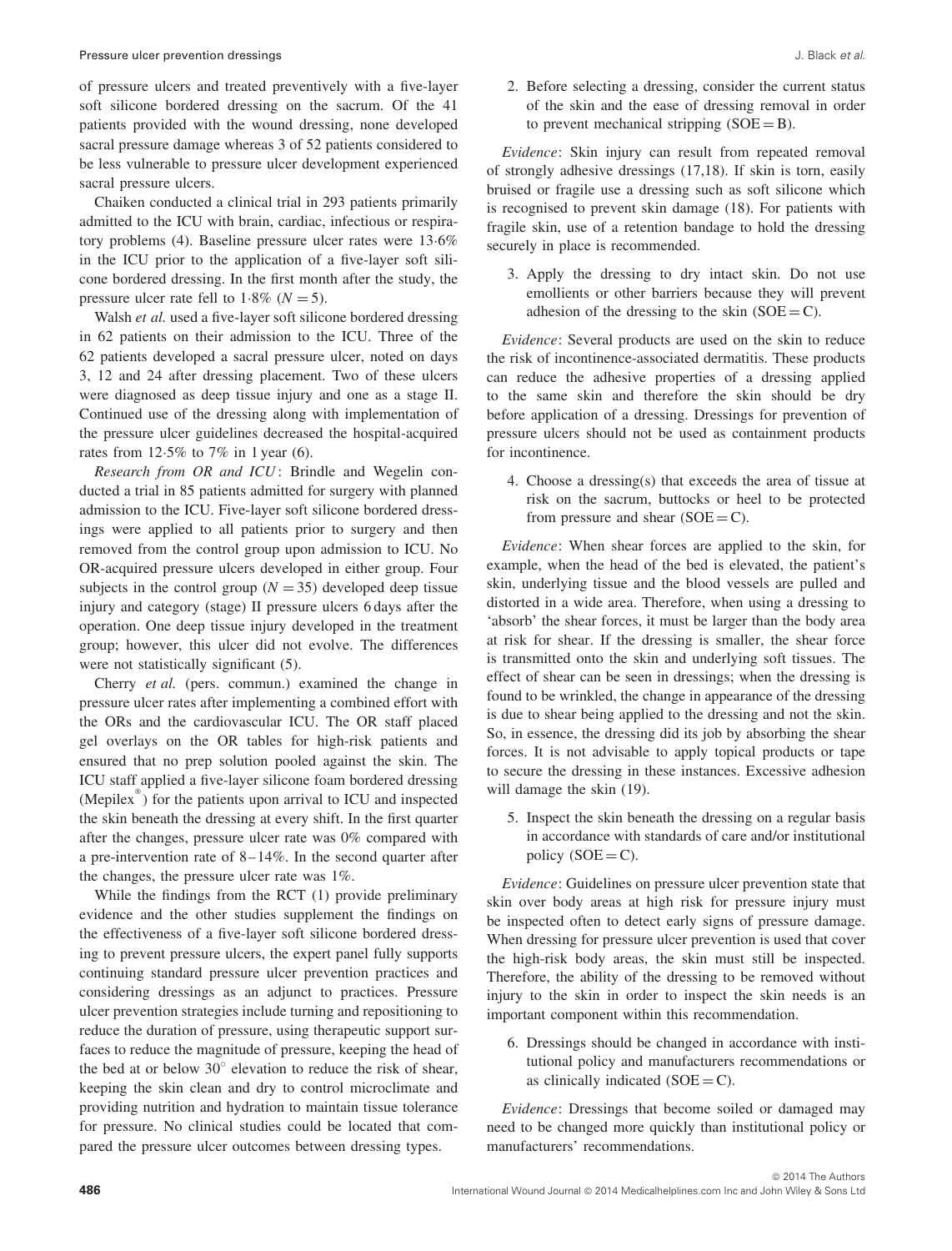7. Consider discontinuation of the dressing as the patient's risk for pressure ulcer development decreases per clinical assessment  $(SOE = C)$ .

*Evidence*: As the patient's risk for pressure ulcers decreases, commonly seen once the patient is fully awake and aware following surgery, ambulating and/or moving purposefully in bed, preventive dressings may not be needed. The patient's overall risk must be considered; if the patient is only ambulating for a few minutes a day and relatively immobile once bedbound, continued use of the dressing should be considered. (See additional recommendations for heel ulcer prevention.)

8. Consider placement of five-layer soft silicone bordered foam dressing to the buttocks and sacrum prior to prolonged procedures or anticipated events when the patient cannot move or be moved from the supine position  $(SOE = B)$ .

*Evidence*: A laboratory study created standardised pressure on seven dressings and analysed the area of pressure deflection created by the dressing (20). The data reported that the deflection of pressure through the dressing was greatest in the five-layer soft silicone dressing (Mepilex® ); therefore the dressing resulted in the lowest pressure applied to the skin. The test model used for the study was not human tissue; therefore the extent of pressure deflection into deeper tissue (e.g. muscle) is unknown. Literature also used to inform this recommendation has been presented above, however, because the duration of pressure and the position of the patient was not studied, these studies were not considered as primary evidence. These studies examined the outcomes from the use of a five-layer soft silicone bordered foam dressing during admission through the Emergency Department (ED) or surgical cases in which patients were admitted to the ICU. A study comparing pressure ulcer outcomes during surgery among 201 patients with and without a polyurethane film dressing reported reduced ulceration for 24 hours after surgery; however, duration of the operation was most predictive of ulceration (19). Studies specifically looking at the effect of dressings during interventional radiology transport by gurney or backboard could not be found. Immobile supine patients experience pressure on the buttocks and sacrum.

9. Consider placement of soft silicone dressings onto the buttocks and sacrum when the head of the bed must be continuously elevated  $(SOE = B)$ .

*Evidence*: This recommendation was primarily supported by laboratory research comparing shear force onto various sacral shaped dressings. The laboratory study created standardised shear on seven dressings and analysed the deformation of the dressing and the artificial skin of the model in the laboratory (20). The data reported that the five-layer soft silicone bordered foam dressing (Mepilex®) had the greatest ability to disperse the shear forces. The test model used for the study was not human tissue; therefore the extent of shear dispersement into deeper tissue (e.g. muscle) is unknown. Literature used to inform this recommendation has been presented above, however, because the elevation of the head of the bed was not reported, these studies were not considered as primary evidence. These studies examined the outcomes from the use of a five-layer soft silicone bordered foam dressing on patients in the ICU. It is presumed that the head of the bed was elevated in many of these patients while on ventilators.

10. Consider placement of multi-layer soft silicone foam dressings on the heels prior to prolonged procedures or anticipated events when the patient's leg(s) cannot move or be moved from the supine position  $(SOE = A)$ .

*Evidence*: A prospective open-label randomised control trial using a three-layer soft silicone dressing (Mepilex Heel<sup>®</sup> dressings) in 440 patients with traumatic injury or critical illness reported that there were significantly fewer patients with heel ulcers (5 versus 19,  $P = 0.002$ ). The dressing was applied in the Emergency Department and maintained throughout the stay in ICU. The anatomy and physiology of the heel make the tissue very vulnerable to pressure. When pressure is increased in high-risk patients, such as those with peripheral arterial disease and neuropathy, the risk of ulceration and failure to heal is greatly increased. Patients at risk of increased pressure on the heel are those who cannot move their legs, such as patients who are anesthetised, paralysed or have undergone orthopaedic injury or surgery. These patients require additional precautions to prevent heel ulceration. Elevation of the heel from the surface of the bed, carts, OR table, etc is an important first step. However, there are some patients who cannot move the heel free from the bed, such as those with orthopaedic injuries. Laboratory testing of the multi-layer soft silicone dressing showed an ability to deflect pressure away from the point of impact into the dressing.

11. Consider placement of multi-layer soft silicone foam dressings to the heels for patients at risk of shear injury  $(SOE = B)$ .

*Evidence*: This recommendation is based on the study presented above. However, because clinical situations that lead to shear injury of the heel were not described, the findings were not considered as primary data. The anatomy and physiology of the heel make the tissue vulnerable to friction and shear. While pressure causes compression of the tissues, shear forces occur between the layers of the tissues, and tend to tear and separate them. In some cases, this results in blister formation and breakdown of the fibres that tether the layers of fat and collagen together. The reduction of shear force was tested in the laboratory and the multi-layer soft silicone dressing showed an ability to deflect shear forces away from the point of impact into the dressing. Shear forces are best prevented with layers that move along with the shear forces.

#### **Skin microclimate**

No clinical studies were reported addressing the effect of a dressing on skin microclimate. Microclimate is being recognised again as an aetiology of pressure ulcer formation in that moist and warm skin has less tolerance for pressure (21). Laboratory data on the ability of dressings to absorb